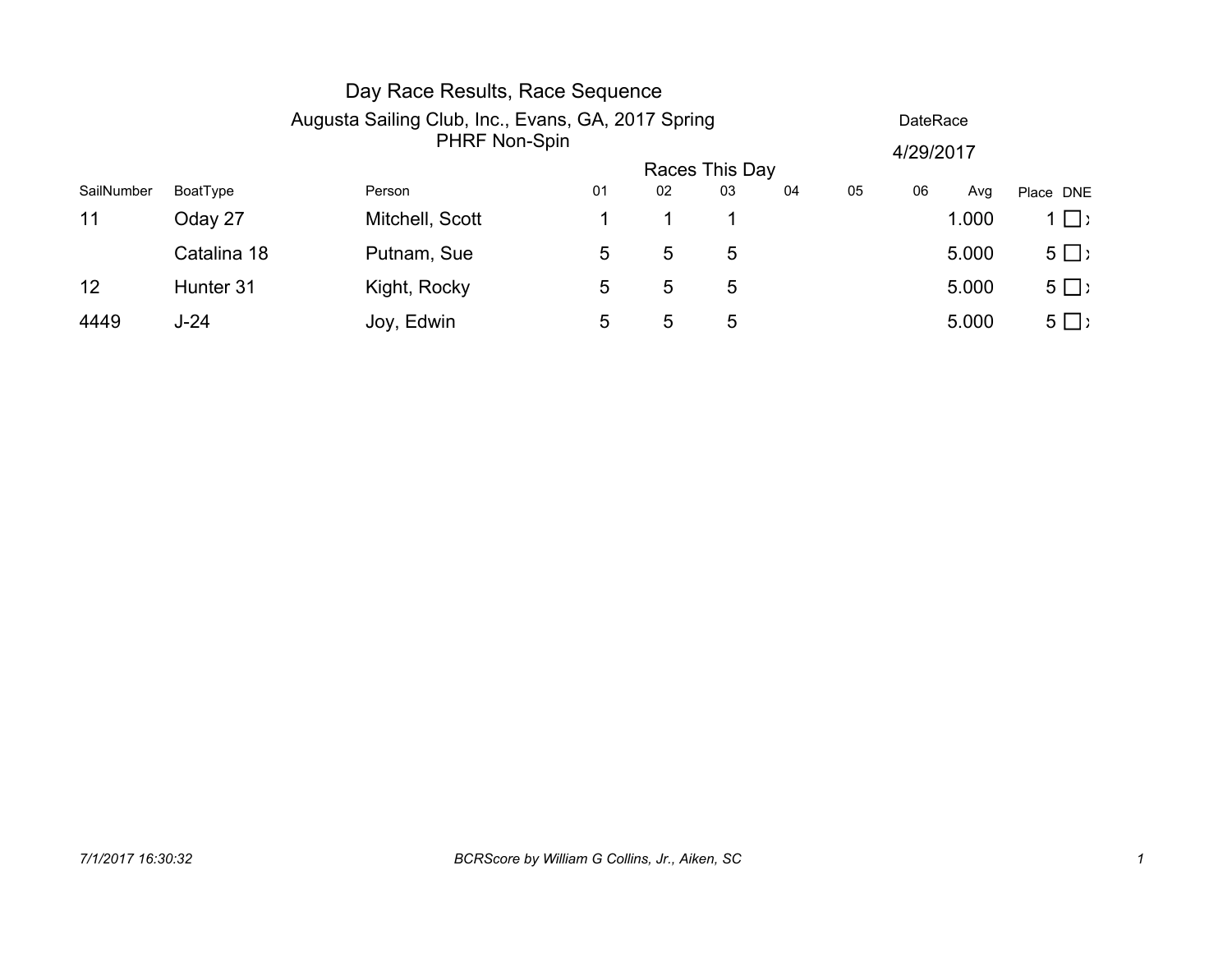|            |                                                    | Day Race Results, Race Sequence |    |    |                |    |                 |           |       |           |  |
|------------|----------------------------------------------------|---------------------------------|----|----|----------------|----|-----------------|-----------|-------|-----------|--|
|            | Augusta Sailing Club, Inc., Evans, GA, 2017 Spring |                                 |    |    |                |    | <b>DateRace</b> |           |       |           |  |
|            |                                                    | PHRF Non-Spin                   |    |    |                |    |                 | 5/27/2017 |       |           |  |
|            |                                                    |                                 |    |    | Races This Day |    |                 |           |       |           |  |
| SailNumber | BoatType                                           | Person                          | 01 | 02 | 03             | 04 | 05              | 06        | Avg   | Place DNE |  |
| 4449       | $J-24$                                             | Joy, Edwin                      |    |    |                |    |                 |           | 1.000 | $1 \Box$  |  |
| 622        | Catalina 18                                        | Putnam, Sue                     | 2  |    |                |    |                 |           | 2.000 | $2 \Box$  |  |
| 11         | Oday 27                                            | Mitchell, Scott                 | 5  |    |                |    |                 |           | 5.000 | $5 \Box$  |  |
| 12         | Hunter 31                                          | Kight, Rocky                    | 5  |    |                |    |                 |           | 5.000 | $5 \Box$  |  |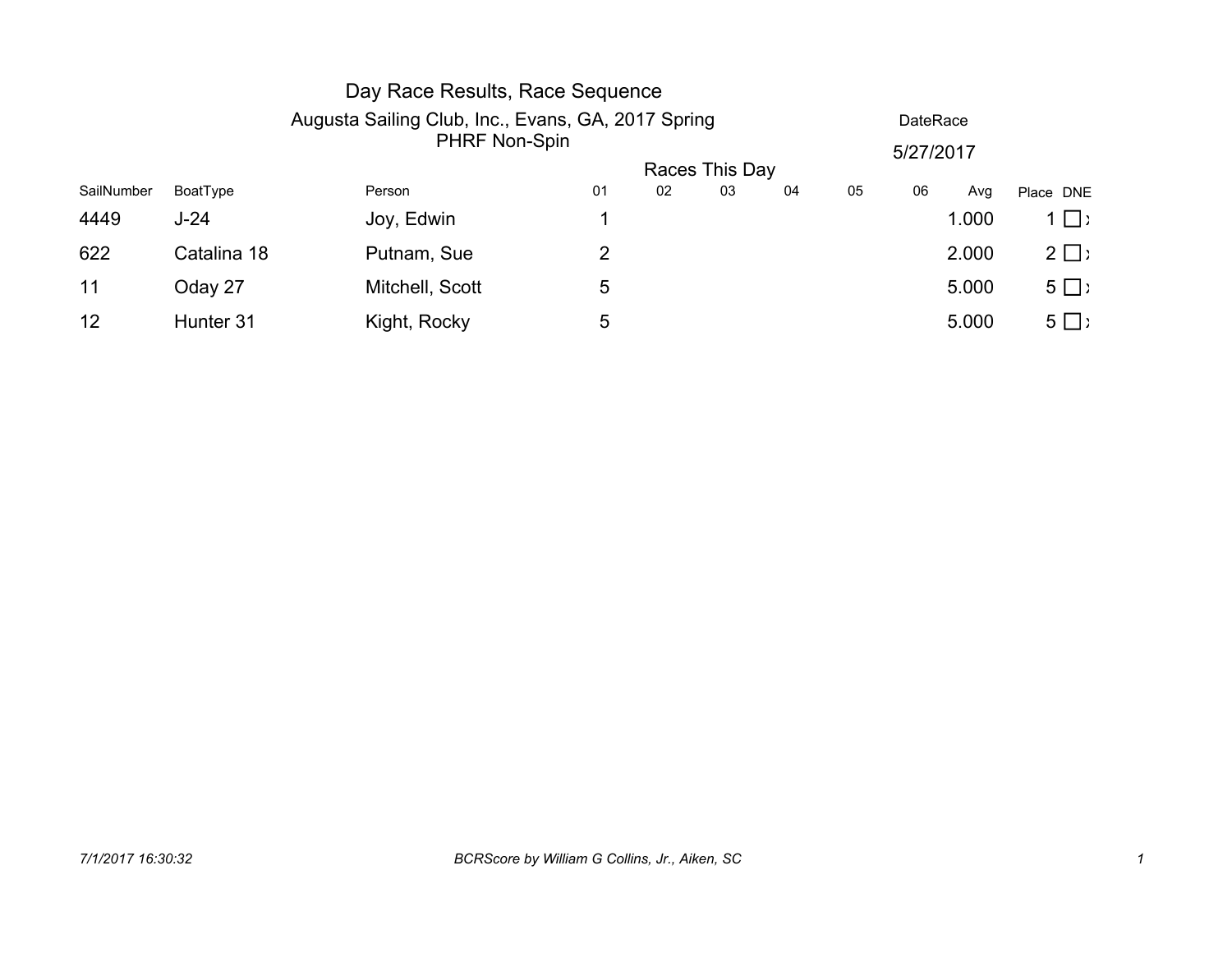|            |                                                    | Day Race Results, Race Sequence |    |    |                |    |                 |    |       |           |  |
|------------|----------------------------------------------------|---------------------------------|----|----|----------------|----|-----------------|----|-------|-----------|--|
|            | Augusta Sailing Club, Inc., Evans, GA, 2017 Spring |                                 |    |    |                |    | <b>DateRace</b> |    |       |           |  |
|            |                                                    | <b>PHRF Non-Spin</b>            |    |    |                |    | 6/10/2017       |    |       |           |  |
|            |                                                    |                                 |    |    | Races This Day |    |                 |    |       |           |  |
| SailNumber | BoatType                                           | Person                          | 01 | 02 | 03             | 04 | 05              | 06 | Avg   | Place DNE |  |
| 12         | Hunter 31                                          | Kight, Rocky                    |    |    |                |    |                 |    | 1.000 | $1 \Box$  |  |
| 11         | Oday 27                                            | Mitchell, Scott                 | 3  |    |                |    |                 |    | 3.000 | $2 \Box$  |  |
| 622        | Catalina 18                                        | Putnam, Sue                     | 5  |    |                |    |                 |    | 5.000 | $5 \Box$  |  |
| 4449       | $J-24$                                             | Joy, Edwin                      | 5  |    |                |    |                 |    | 5.000 | $5 \Box$  |  |